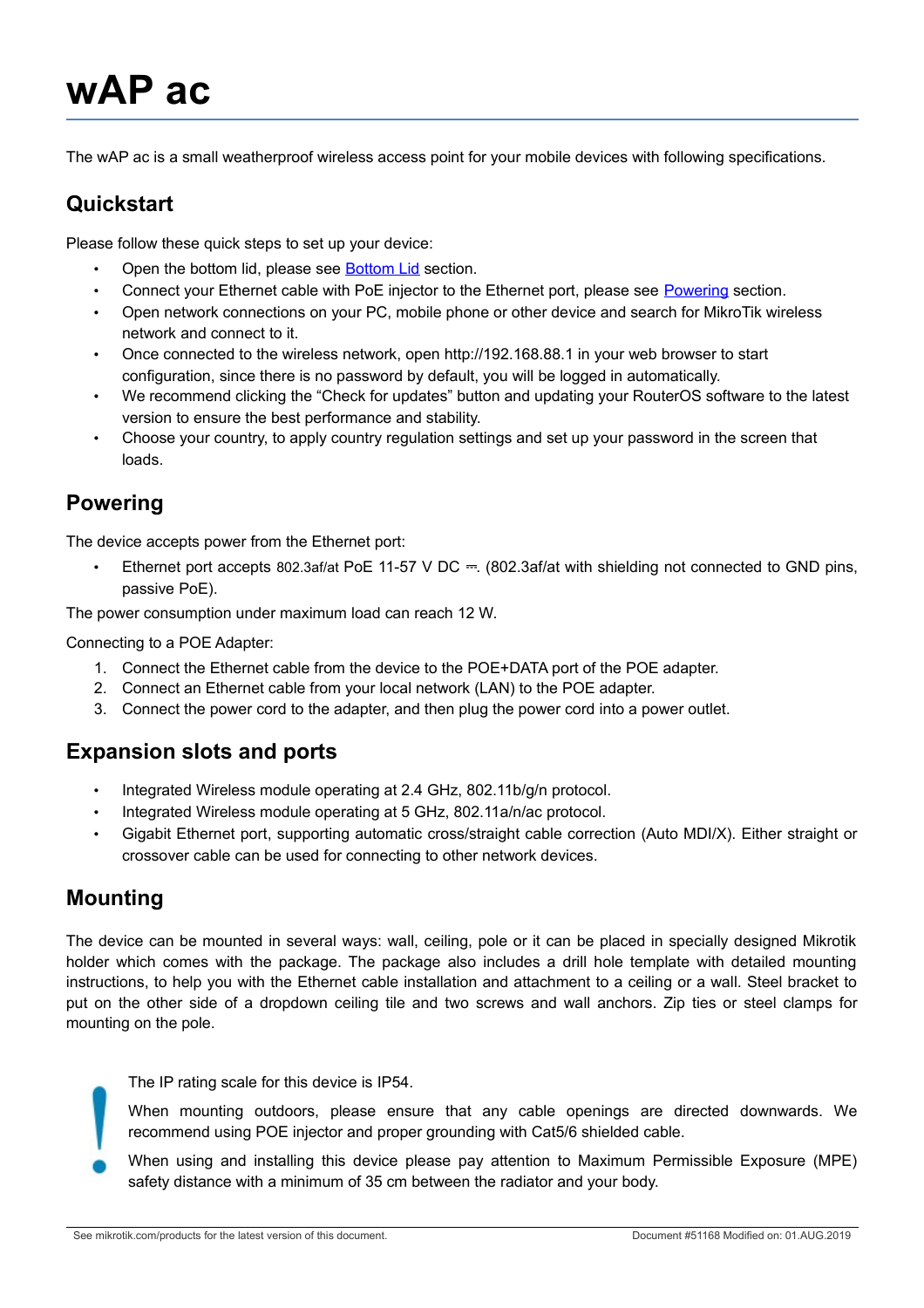#### **Mounting unit on the wall:**

- 1. Use included a template to mark spots for drilling holes. And if needed for Ethernet cable. Align accordingly, it will depend on how the device will be mounted finally.
- 2. Insert dowels if needed, depends on wall structure and material.
- 3. Place included steel bracket on the wall.
- 4. Use screws to secure it in the place.
- 5. Extend your Ethernet cable through the opening and connect to Ethernet port.
- 6. Mount the device on the steel bracket
- 7. Secure it in place with screw.
- 8. Close bottom latch.

Avoid mounting the device on the low ground spot, as you won't be able to attach and close bottom latch.



### **Mounting on the ceiling:**

A Special bracket is included in the package to mount on the drop ceiling. As it consists of two parts, to be attached on both sides of the ceiling tile.

- 1. Use the template to mark spots for holes.
- 2. Place both of mounting brackets on the spot.
- 3. Secure them together using screws.



Continue assembling in the same manner if mounting on the wall.

- 4. Extend your Ethernet cable through the opening and connect to Ethernet port.
- 5. Mount the device on the steel bracket.
- 6. Secure it in place with the screw.
- 7. Close bottom latch.

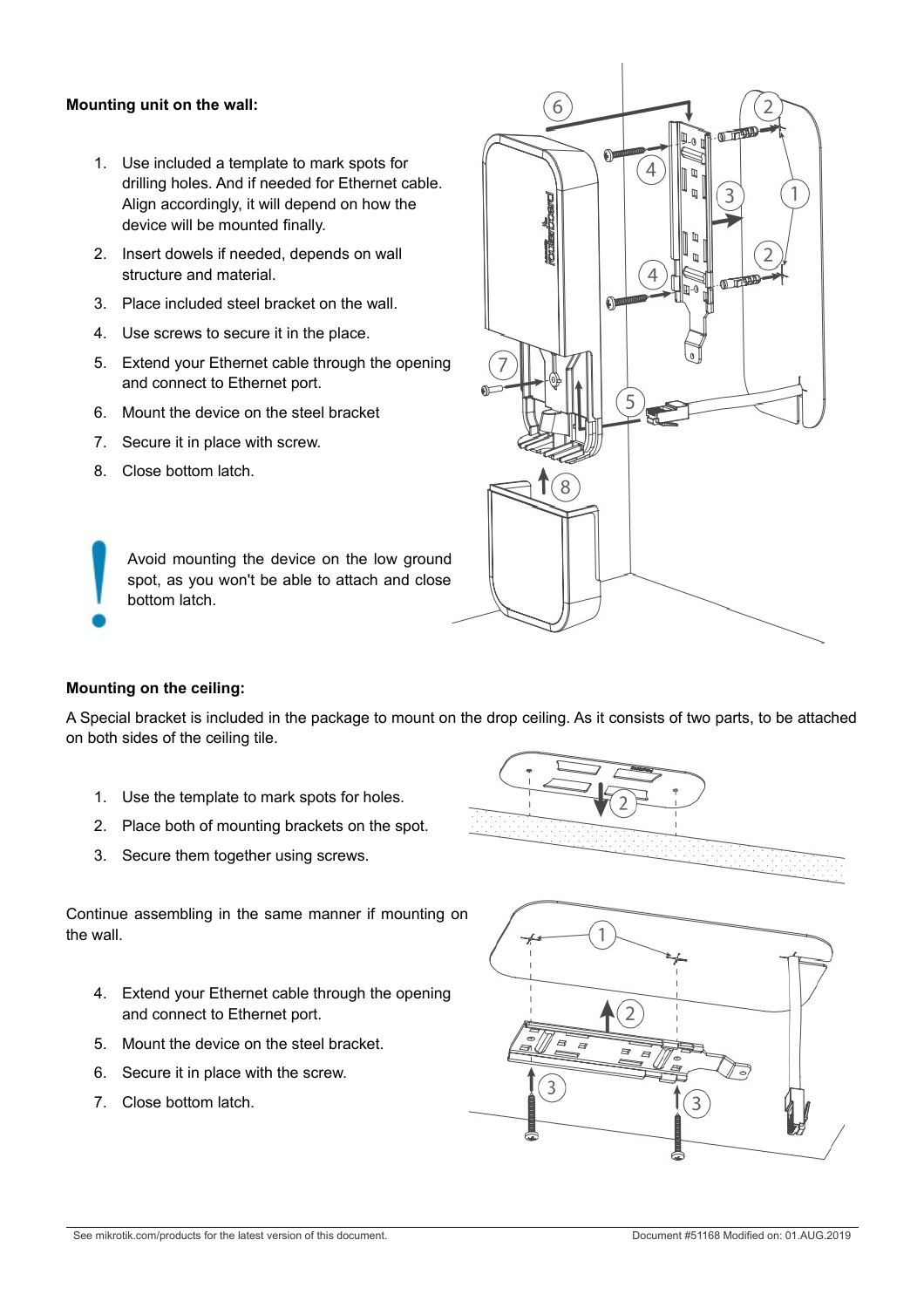### **Mounting on the mast or pole:**

*\* Recommended to use electrical tape to increase friction between materials.*

- 1. Mount plastic tie straps to steel bracket guiding them through holes.
- 2. Mount bracket to the device.
- 3. Secure them with a screw.
- 4. Mount and align the device on the pole or mast.
- 5. Guide Ethernet cable through the opening and connect to the Ethernet port.
- 6. Close bottom latch and secure with a screw.

Recommended to secure Ethernet cable to the pole using zip ties. With the distance from the device approximately 30 cm.



To prevent the bottom lid for opening the different screw can be used. One Torx T20 security screw is included for optional use. Use it with the included L-shaped wrench to fix it into the bottom lid.

# **Front status LED behavior**

RouterOS allows to configure each LEDs activity the way that user wishes. It is possible to configure the LEDs to display wireless strength, blink the LEDs on interface traffic activity and many other options. For further information please visit<https://wiki.mikrotik.com/wiki/Manual:System/LEDS>

Default factory configuration for this device:



- 1. Solid Blue The device is powered on.
- 2. Solid Green Wireless 5 GHz activity.
- 3. Solid Green Wireless 2.4 GHz activity.
- 4. Solid/Blinking Green CAPsMAN steady on once connected, blinking on initializing.
- 5. Solid Green Connection of the Ethernet port.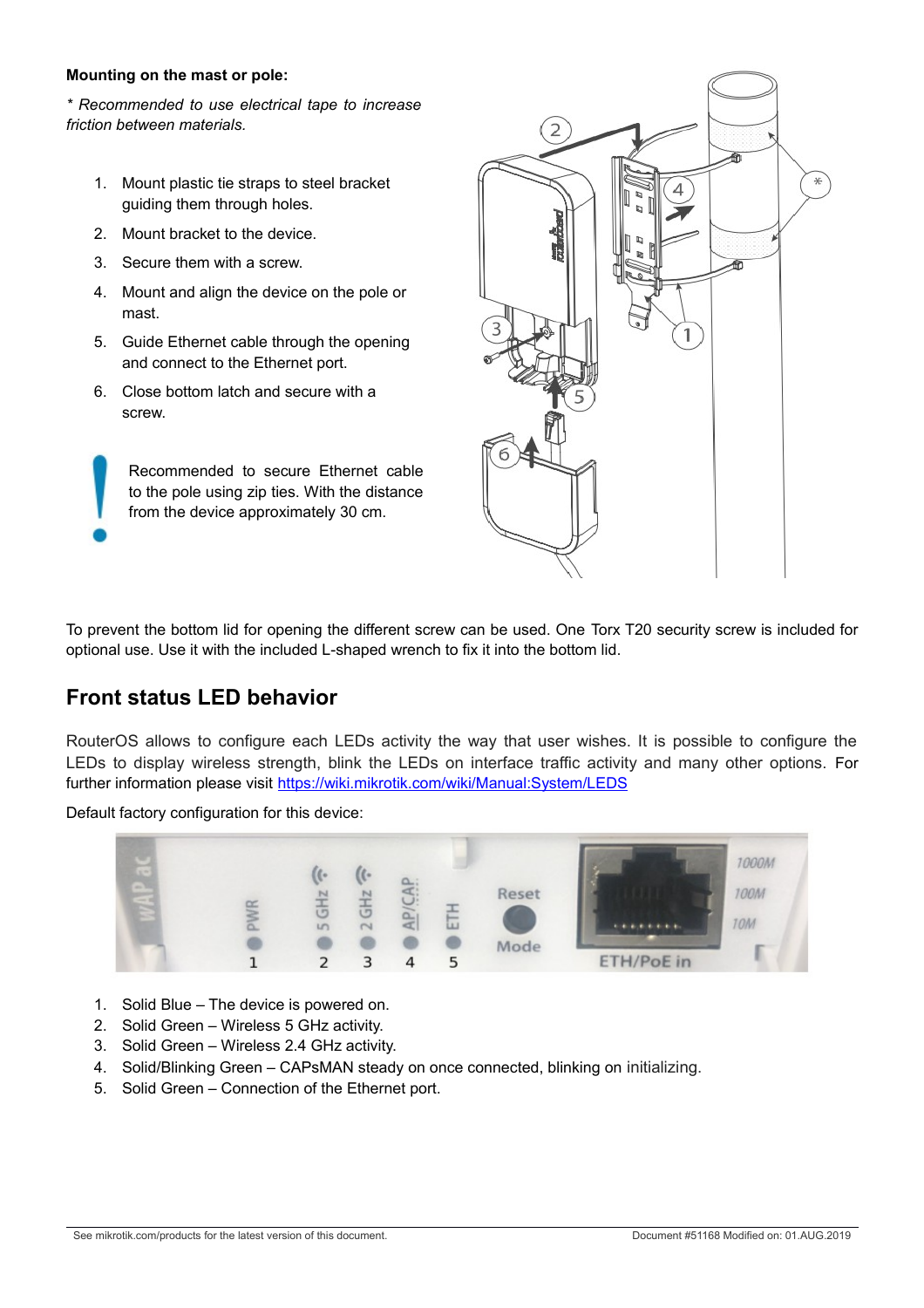# <span id="page-3-0"></span>**Bottom Lid**

1. Bottom lid is secured in place with the captive screw.



2. Use Torx T20 screwdriver to unscrew it, but do not remove the screw completely.



3. Pull the cover to the opposite direction from the device to remove it.



4. Reassemble in back order.

# **Configuration**

Once logged in, we recommend clicking the "Check for updates" button in the QuickSet menu, as updating your RouterOS software to the latest version ensures the best performance and stability. For wireless models, please make sure you have selected the country where the device will be used, to conform with local regulations.

RouterOS includes many configuration options in addition to what is described in this document. We suggest starting here to get yourself accustomed to the possibilities: [http://mt.lv/help.](http://mt.lv/help) In case IP connection is not available, the Winbox tool [\(http://mt.lv/winbox\)](http://mt.lv/winbox) can be used to connect to the MAC address of the device from the LAN side (all access is blocked from the Internet port by default).

<span id="page-3-1"></span>For recovery purposes, it is possible to boot the device for reinstallation, see section **Buttons and Jumpers**.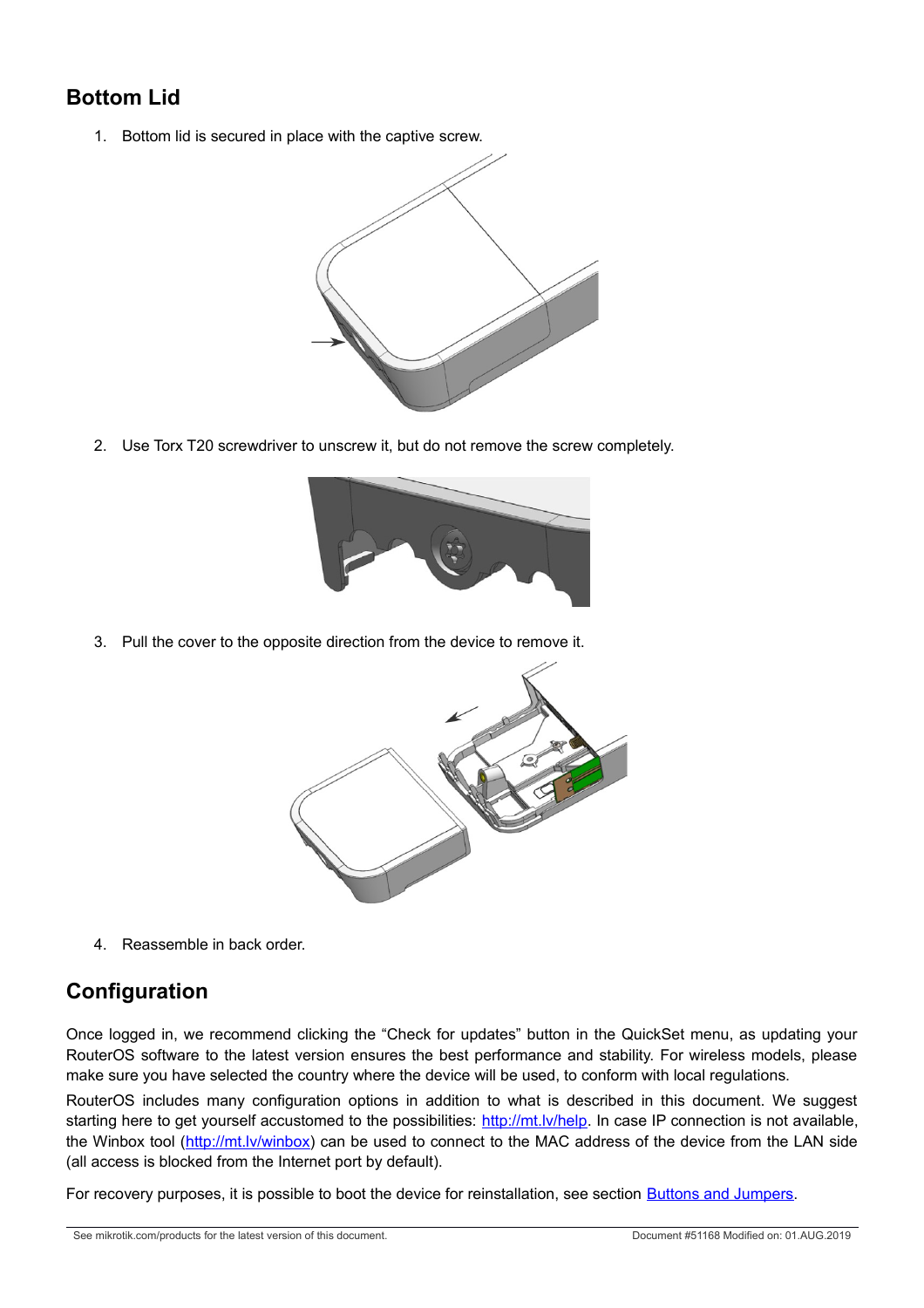# **Buttons and jumpers**

The reset button has three functions:

- Hold this button during boot time until LED light starts flashing, release the button to reset RouterOS configuration (total 5 seconds).
- Keep holding for 5 more seconds, LED turns solid, release now to turn on CAP mode. The device will now look for a CAPsMAN server (total 10 seconds).
- Or Keep holding the button for 5 more seconds until LED turns off, then release it to make the RouterBOARD look for Netinstall servers (total 15 seconds).

Regardless of the above option used, the system will load the backup RouterBOOT loader if the button is pressed before power is applied to the device. Useful for RouterBOOT debugging and recovery.

### **Accessories**

Package includes the following accessories that come with the device:

- EU/US Switching Power Supply 24 V, 0.2 A, 4.8 W, DC ⎓, Level VI, cable:1.5 m.
- WAP desk bracket.
- WAP outdoor case bracket AL.
- WAP ceiling mount bracket.
- Gigabit POE injector.
- Cable tie (250x4,8 mm) material: nylon 66UL,color: natural, 2pcs.
- K-52 fastening set.
- WAP-drill-template, paper brochure.

### **Specifications**

For more information about this product, specification and pictures please visit our web page: <https://mikrotik.com/product/RBwAPG-5HacT2HnD>

### **Operating system support**

The device supports RouterOS software version 6.44.5. The specific factory-installed version number is indicated in the RouterOS menu /system resource. Other operating systems have not been tested.

# **MikroTik mobile app**

Use the MikroTik smartphone app to configure your router in the field, or to apply the most basic initial settings for your MikroTik home access point.



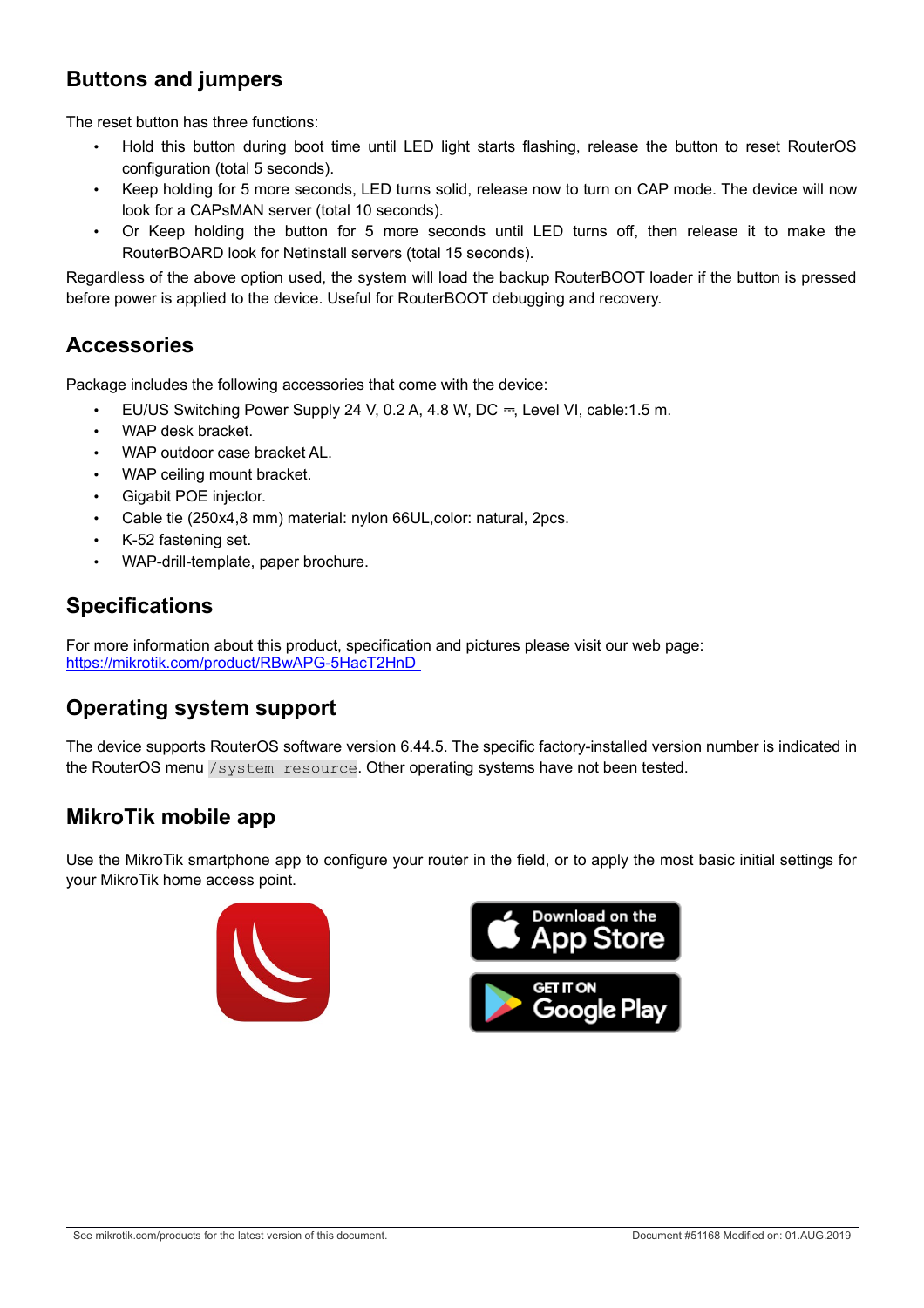# **Federal Communication Commission Interference Statement**



### FCC ID: TV7RBWAP5AC2D

This equipment has been tested and found to comply with the limits for a Class A digital device, pursuant to Part 15 of the FCC Rules. These limits are designed to provide reasonable protection against harmful interference in a residential installation.

This equipment generates, uses and can radiate radio frequency energy and, if not installed and used in accordance with the instructions, may cause harmful interference to radio communications. However, there is no guarantee that interference will not occur in a particular installation. If this equipment does cause harmful interference to radio or television reception, which can be determined by turning the equipment off and on, the user is encouraged to try to correct the interference by one of the following measures:

- Reorient or relocate the receiving antenna.
- Increase the separation between the equipment and receiver.
- Connect the equipment into an outlet on a circuit different from that to which the receiver is connected.
- Consult the dealer or an experienced radio/TV technician for help.

FCC Caution: Any changes or modifications not expressly approved by the party responsible for compliance could void the user's authority to operate this equipment.

This device complies with Part 15 of the FCC Rules. Operation is subject to the following two conditions: (1) This device may not cause harmful interference, and (2) this device must accept any interference received, including interference that may cause undesired operation. This device and its antenna must not be co-located or operation in conjunction with any other antenna or transmitter.

IMPORTANT: Exposure to Radio Frequency Radiation.

This equipment complies with the FCC RF radiation exposure limits set forth for an uncontrolled environment. This equipment should be installed and operated with a minimum distance of 35 cm between the radiator and any part of your body.

*For use of CBRS bands, the CBSD Category of the final Host equipment will be dependent on the power settings and antenna gain used.* 

### **Industry Canada**

### IC: 7442A-WAP5AC2D

This device complies with Industry Canada licence-exempt RSS standard(s). Operation is subject to the following two conditions: (1) this device may not cause interference, and (2) this device must accept any interference, including interference that may cause undesired operation of the device.

Le présent appareil est conforme aux CNR d'Industrie Canada applicables aux appareils radio exempts de licence. L'exploitation est autorisée aux deux conditions suivantes : (1) l'appareil ne doit pas produire de brouillage, et (2) l'utilisateur de l'appareil doit accepter tout brouillage radioélectrique subi, même si le brouillage est susceptible d'en compromettre le fonctionnement.

IMPORTANT: Exposure to Radio Frequency Radiation.

This equipment complies with the IC radiation exposure limits set forth for an uncontrolled environment. This equipment should be installed and operated with a minimum distance of 35 cm between the radiator and any partof your body.

Cet équipement est conforme aux limites d'exposition au rayonnement IC définies pour un environnement non contrôlé. Cet équipement doit être installé et utilisé à une distance minimale de 35 cm entre le radiateur et toute partie de votre corps.

CAN ICES-3 (A)/NMB-3(A)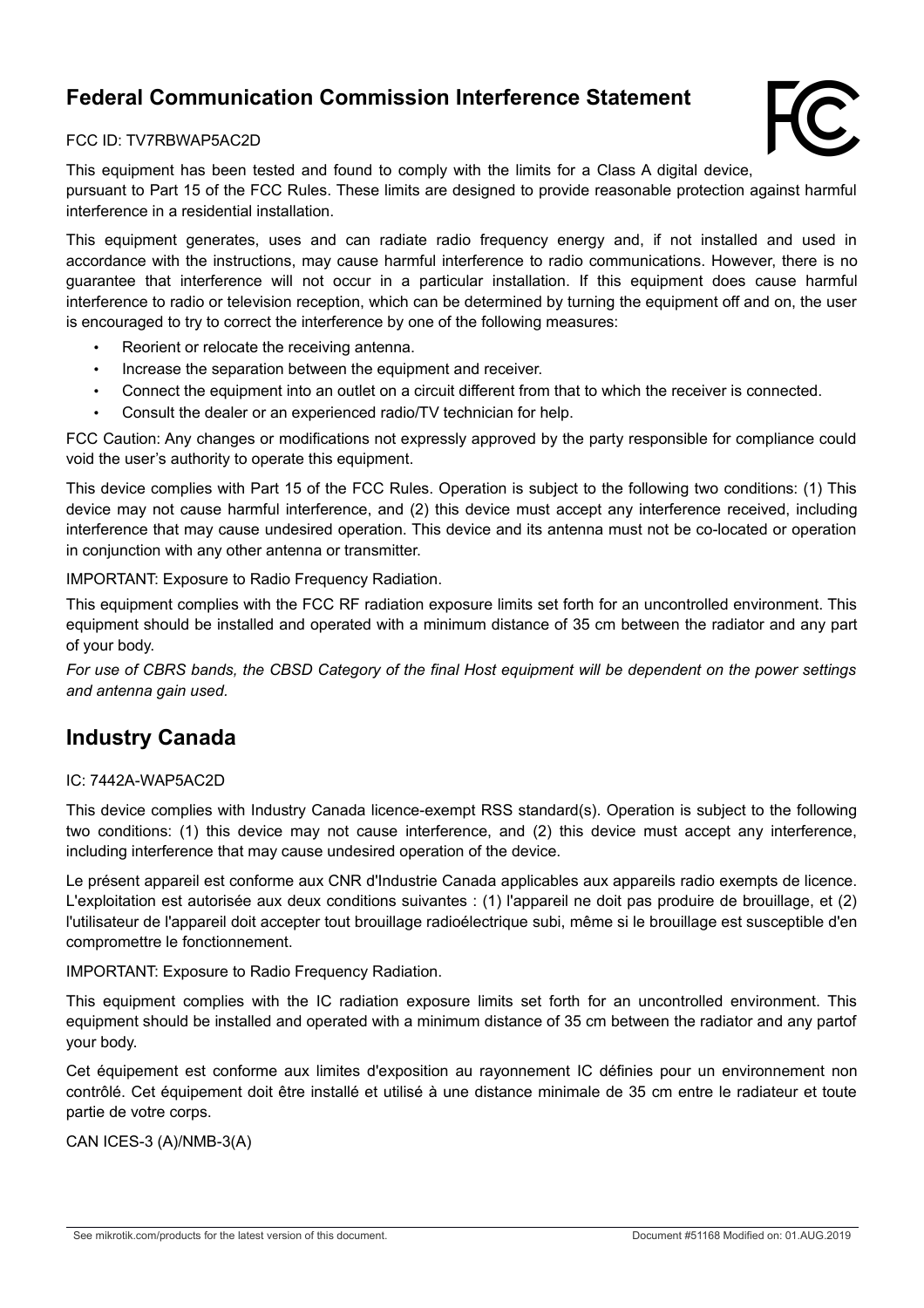### **CE Declaration of Conformity**

Manufacturer: Mikrotikls SIA, Brivibas gatve 214i Riga, Latvia, LV1039.

|    | ividiTulacturer. Mintounis OIA, Difvidas gatve Z 141 inga, Latvia, Lv 1009.                                                                     |
|----|-------------------------------------------------------------------------------------------------------------------------------------------------|
|    | ВСС настоящото Mikrotīkls SIA декларира, че този тип радиосъоръжение RouterBOARD е в съответствие с Директива 2014/53/ЕС.                       |
|    | Цялостният текст на EC декларацията за съответствие може да се намери на следния интернет адрес: https://mikrotik.com/products                  |
|    | CS∏ímto Mikrotīkls SIA prohlašuje, že typ rádiového zařízení RouterBOARD je v souladu se směrnicí 2014/53/EU. Úplné znění EU prohlášení o       |
|    | shodě je k dispozici na této internetové adrese: https://mikrotik.com/products                                                                  |
|    | DA Hermed erklærer Mikrotīkls SIA, at radioudstyrstypen RouterBOARD er i overensstemmelse med direktiv 2014/53/EU. EU-                          |
|    | overensstemmelseserklæringens fulde tekst kan findes på følgende internetadresse: https://mikrotik.com/products                                 |
|    | DE Hiermit erklärt Mikrotīkls SIA, dass der Funkanlagentyp RouterBOARD der Richtlinie 2014/53/EU entspricht. Der vollständige Text der EU-      |
|    | Konformitätserklärung ist unter der folgenden Internetadresse verfügbar: https://mikrotik.com/products                                          |
| ΈL | Με την παρούσα ο/η Mikrotīkls SIA , δηλώνει ότι ο ραδιοεξοπλισμός RouterBOARD πληροί την οδηγία 2014/53/ΕΕ. Το πλήρες κείμενο της               |
|    | δήλωσης συμμόρφωσης ΕΕ διατίθεται στην ακόλουθη ιστοσελίδα στο διαδίκτυο: https://mikrotik.com/products                                         |
|    | EN Hereby, Mikrotīkls SIA declares that the radio equipment type RouterBOARD is in compliance with Directive 2014/53/EU. The full text of the   |
|    | EU declaration of conformity is available at the following internet address: https://mikrotik.com/products                                      |
|    | ES Por la presente, Mikrotīkls SIA declara que el tipo de equipo radioeléctrico RouterBOARD es conforme con la Directiva 2014/53/UE. El texto   |
|    | completo de la declaración UE de conformidad está disponible en la dirección Internet siguiente: https://mikrotik.com/products                  |
|    | ∣ET ∣Käesolevaga deklareerib Mikrotīkls SIA , et käesolev raadioseadme tüüp RouterBOARD vastab direktiivi 2014/53/EL nõuetele. ELi              |
|    | vastavusdeklaratsiooni täielik tekst on kättesaadav järgmisel internetiaadressil: https://mikrotik.com/products                                 |
|    | Mikrotīkls SIA vakuuttaa, että radiolaitetyyppi RouterBOARD on direktiivin 2014/53/EU mukainen. EU-vaatimustenmukaisuusvakuutuksen              |
|    | täysimittainen teksti on saatavilla seuraavassa internetosoitteessa: https://mikrotik.com/products                                              |
|    | FR Le soussigné, Mikrotīkls SIA , déclare que l'équipement radioélectrique du type RouterBOARD est conforme à la directive 2014/53/UE. Le       |
|    | texte complet de la déclaration UE de conformité est disponible à l'adresse internet suivante: https://mikrotik.com/products                    |
|    | HR∭likrotīkls SIA ovime izjavljuje da je radijska oprema tipa RouterBOARD u skladu s Direktivom 2014/53/EU. Cjeloviti tekst EU izjave o         |
|    | sukladnosti dostupan je na sljedećoj internetskoj adresi: https://mikrotik.com/products                                                         |
|    | HU Mikrotīkls SIA igazolja, hogy a RouterBOARD típusú rádióberendezés megfelel a 2014/53/EU irányelvnek. Az EU-megfelelőségi nyilatkozat        |
|    | teljes szövege elérhető a következő internetes címen: https://mikrotik.com/products                                                             |
| lΤ | Il fabbricante, Mikrotīkls SIA, dichiara che il tipo di apparecchiatura radio RouterBOARD è conforme alla direttiva 2014/53/UE. Il testo        |
|    | completo della dichiarazione di conformità UE è disponibile al seguente indirizzo Internet: https://mikrotik.com/products                       |
| IS | Hér með lýsir Mikrotīkls SIA því yfir að RouterBOARD er í samræmi við grunnkröfur og aðrar kröfur, sem gerðar eru í tilskipun 2014/53/EU.       |
|    | Fullur texti ESB samræmisyfirlýsingar er að finna á eftirfarandi veffangi: https://mikrotik.com/products                                        |
| LТ | Aš, Mikrotīkls SIA, patvirtinu, kad radijo įrenginių tipas RouterBOARD atitinka Direktyvą 2014/53/ES. Visas ES atitikties deklaracijos tekstas  |
|    | prieinamas šiuo interneto adresu: https://mikrotik.com/products                                                                                 |
|    | Ar šo Mikrotīkls SIA deklarē, ka radioiekārta RouterBOARD atbilst Direktīvai 2014/53/ES. Pilns ES atbilstības deklarācijas teksts ir pieejams   |
|    | šādā interneta vietnē: https://mikrotik.com/products                                                                                            |
|    | MT B'dan, Mikrotīkls SIA, niddikjara li dan it-tip ta' tagħmir tar-radju RouterBOARD huwa konformi mad-Direttiva 2014/53/UE. It-test kollu tad- |
|    | dikjarazzjoni ta' konformità tal-UE huwa disponibbli f'dan l-indirizz tal-Internet li ġej: https://mikrotik.com/products                        |
|    | NL  Hierbij verklaar ik, Mikrotīkls SIA , dat het type radioapparatuur RouterBOARD conform is met Richtlijn 2014/53/EU. De volledige tekst van  |
|    | de EU-conformiteitsverklaring kan worden geraadpleegd op het volgende internetadres: https://mikrotik.com/products                              |
|    | NOMikrotīkls SIA erklærer herved at utstyret RouterBOARD er i samsvar med de grunnleggende krav og øvrige relevante krav i direktiv             |
|    | 2014/53/EU. Den fulle teksten til EU-samsvarserklæringen er tilgjengelig på følgende internettadresse: https://mikrotik.com/products            |
|    | PL Mikrotīkls SIA niniejszym oświadcza, że typ urządzenia radiowego RouterBOARD jest zgodny z dyrektywą 2014/53/UE. Pełny tekst                 |
|    | deklaracji zgodności UE jest dostępny pod następującym adresem internetowym: https://mikrotik.com/products                                      |
|    | PT O(a) abaixo assinado(a) Mikrotīkls SIA declara que o presente tipo de equipamento de rádio RouterBOARD está em conformidade com a            |
|    | Diretiva 2014/53/UE. O texto integral da declaração de conformidade está disponível no seguinte endereço de Internet:                           |
|    | https://mikrotik.com/products                                                                                                                   |
|    | ROPrin prezenta, Mikrotīkls SIA declară că tipul de echipamente radio RouterBOARD este în conformitate cu Directiva 2014/53/UE. Textul          |
|    | integral al declaratiei UE de conformitate este disponibil la următoarea adresă internet: https://mikrotik.com/products                         |
|    | SK Mikrotīkls SIA týmto vyhlasuje, že rádiové zariadenie typu RouterBOARD je v súlade so smernicou 2014/53/EÚ. Úplné EÚ vyhlásenie o            |
|    | zhode je k dispozícii na tejto internetovej adrese: https://mikrotik.com/products                                                               |
|    | SL Mikrotīkls SIA potrjuje, da je tip radijske opreme RouterBOARD skladen z Direktivo 2014/53/EU. Celotno besedilo izjave EU o skladnosti je    |
|    | na voljo na naslednjem spletnem naslovu: https://mikrotik.com/products                                                                          |
|    | SV Härmed försäkrar Mikrotīkls SIA att denna typ av radioutrustning RouterBOARD överensstämmer med direktiv 2014/53/EU. Den fullständiga        |
|    | texten till EU-försäkran om överensstämmelse finns på följande webbadress: https://mikrotik.com/products                                        |

### **MPE statement**

This equipment complies with EU radiation exposure limits set forth for an uncontrolled environment. This equipment should be installed and operated with minimum distance of 20 cm between the radiator and your body, unless specifically stated otherwise in page 1 of this document. In RouterOS you must specify your country, to make sure local wireless regulations are observed.

#### **Frequency bands terms of use**

| Frequency range (for applicable models) Channels used Maximum Output Power (EIRP) Restriction |            |        |                                                        |  |  |
|-----------------------------------------------------------------------------------------------|------------|--------|--------------------------------------------------------|--|--|
| 2412-2472 MHz                                                                                 | - 13       | 20 dBm | Without any restriction to use in all EU Member States |  |  |
| 5150-5250 MHz                                                                                 | 26 - 48    | 23 dBm | Restricted to indoor use only*                         |  |  |
| 5250-5350 MHz                                                                                 | 52 - 64    | 20 dBm | Restricted to indoor use only*                         |  |  |
| 5470-5725 MHz                                                                                 | 1100 - 140 | 27 dBm | Without any restriction to use in all EU Member States |  |  |

*\* It is the customer's responsibility to follow local country regulations, including operation within legal frequency channels, output power, cabling requirements, and Dynamic Frequency Selection (DFS) requirements. All Mikrotik radio devices must be professionally installed!*

*Note. Information contained here is subject to change. Please visit the product page on [www.mikrotik.com](http://www.mikrotik.com/) for the most up to date version of this document.*